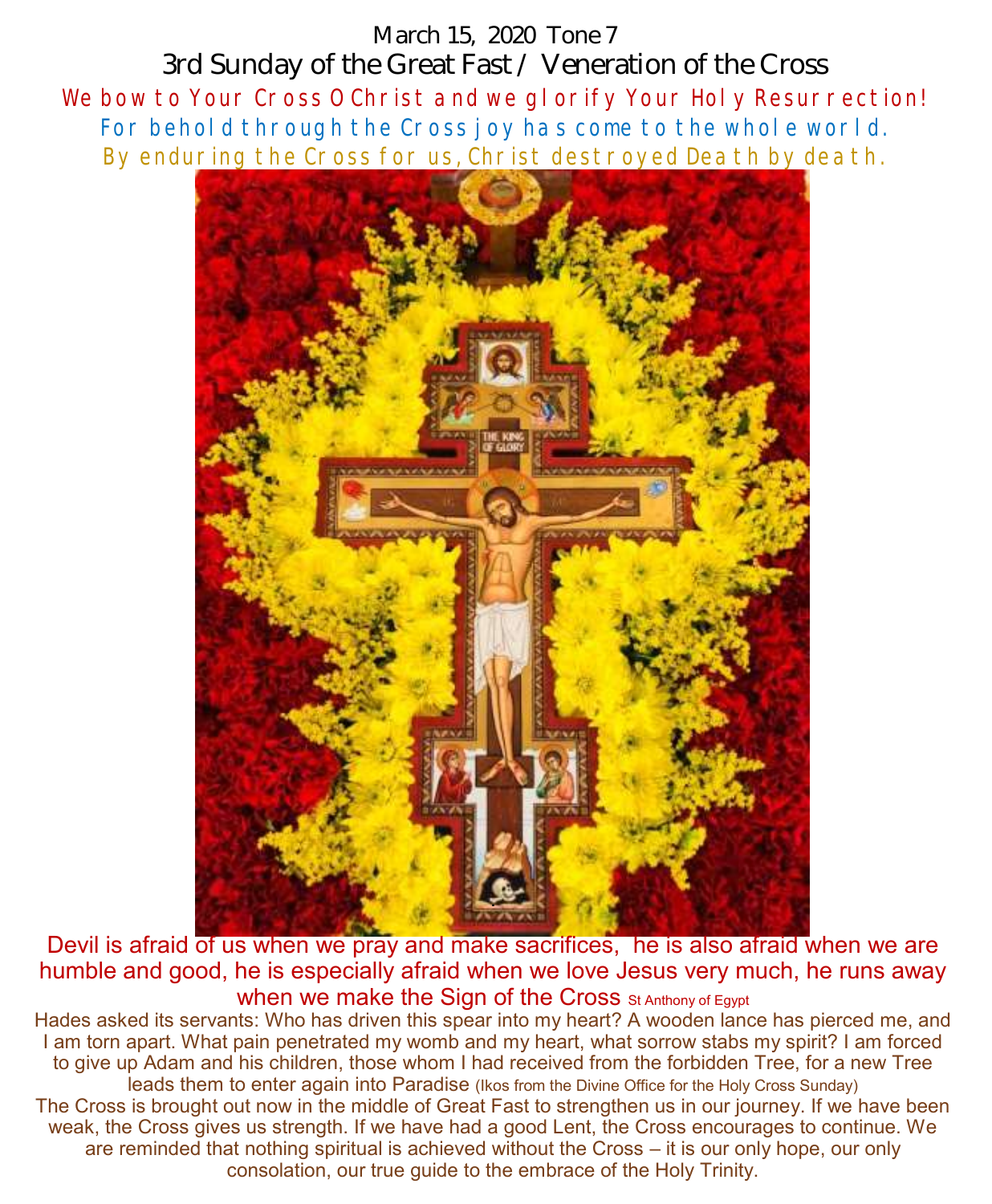

**Holy Protection of Mary Byzantine Catholic Eparchy of Phoenix Bishop: His Grace John Pazak C.Ss.R**

**Our Lady of Perpetual Help Byzantine Catholic Church 1837 Alvarado Dr. NE, Albuquerque, NM 87110 Parish office: (505) 256-1539**



**Father Artur Bubnevych, Pastor Rectory (505) 268-2877 abbaolph@gmail.com** 

**Father Christopher Zugger pastor emeritus (505) 256-1787 Frchris.zugger@gmail.com www.frchriszugger.com** 

**Father Tyler Strand in residence (516) 661-0883 tylerastrand@yahoo.co.uk**

### **OFFICE HOURS:**

Monday—Friday 10:00 am—4:00 pm Thursday OFF

**THEOSIS:** 2nd & 4th Thursday Pot Luck Dinner 6:00 pm Bible Study 6:45 pm

**Eastern Christian Formation Program**: All grades meet every Sunday after Liturgy for 45 minutes (September through May)

**Advisory Board**  Fr. Chris Zugger, Dan Riley, Rafael Plut, Jeff Brewer, Michael Grega, Alicia Wells

**Finance Council**  Matthew Blain, Maria Alden

### **Confession (Mystery of Reconciliation**):

9:15—10:00 am on Sundays, before or after weekday Liturgies, or by appointment with Father **Mysteries of Baptism/Chrismation/Eucharist**: Must be arranged three months in advance. (Pre-Jordan requirement) **Mystery of Crowning:**  Must be arranged six months in advance (Pre-Cana requirement)

**Sick and Shut-Ins:** It is the family's responsibility to notify the parish office when a parishioner is in the hospital or confined to home because of sickness or old age. Father will bring the confined person the Holy Mysteries on a regular basis. It is recommended that one receive the Anointing of the Sick before any major surgery. Please don't let the priest be last to know that someone is ill!

### **OLPH Prayer Warriors**

Sunday 9:30 am in the conference room. Send your prayer requests to Patricia at pocb@unm.edu

March 22, Righteousness March 29 Pomegranate(s) April 19, Divine Mercy April 26, Glory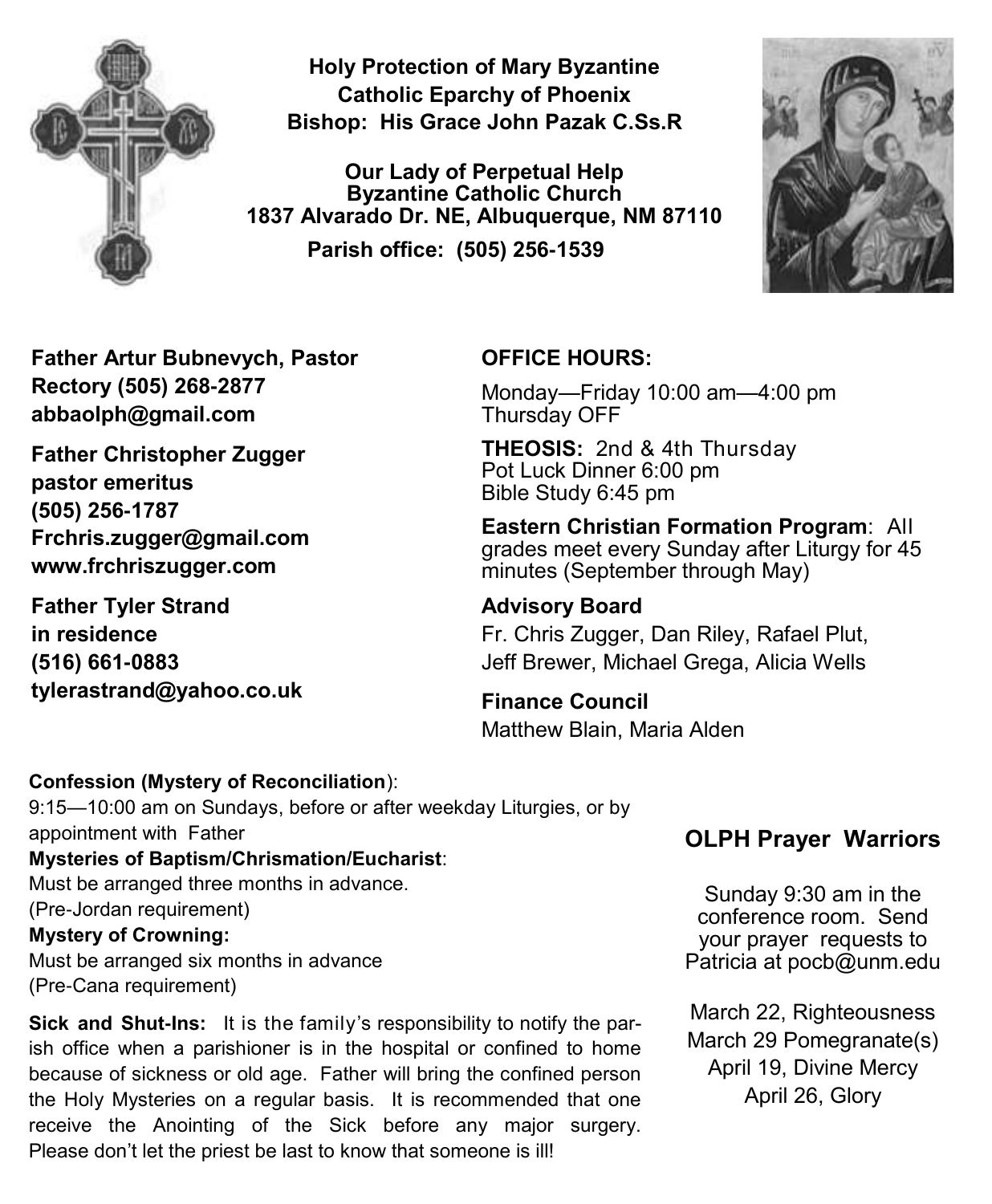Welcome to our Church! If you are looking for a spiritual home, contact Father Artur/ Fr Chris or the office staff for more information. God bless you!

| <b>Today</b>                          | Hebrews 4:14-5:6; Mark 8:34-9:1                                                                                                                                                                                    |
|---------------------------------------|--------------------------------------------------------------------------------------------------------------------------------------------------------------------------------------------------------------------|
| <b>ECF Classes</b><br>4:00 pm Vespers | 8:30 am Rosary<br>9:00 am Matins & Confessions<br>10:00 am Divine Liturgy for Parish Family, Benefactors and Friends<br>Fr. Chris: +AI & Agnes Adamsko by Pam Pettit<br>Eternal Lamp: Sylvia Adamsko by Pam Pettit |
| March 16 Mon                          | Sabinus & Papas Martyrs / Genesis 8:21-9:7; Proverbs 11:19-12:6                                                                                                                                                    |
|                                       | 10:00 am Jesus Prayer with Spiritual Reflection<br>6:00 pm Advisory Board Meeting                                                                                                                                  |
| March 17 Tue                          | Alexis, Man of God Venerable / Genesis 9:8-18; Proverbs 12 & 22                                                                                                                                                    |
|                                       | 10:00 am Jesus Prayer with Spiritual Reflection                                                                                                                                                                    |
| March 18 Wed                          | <b>MID-LENT / Cyril of Jerusalem Archbishop</b><br>Genesis 9:18-10:1; Proverbs 12:23-13:9                                                                                                                          |
|                                       | 5:30 pm OLPH Devotions<br>6:00 pm Presanctified Liturgy / God's Blessing on Sarah Joann by Jileks                                                                                                                  |
| March 19 Thu                          | Chrysanthus & Daria Martyrs / Genesis 10:32-11:9; Proverbs 13:19-14:6                                                                                                                                              |
| March 20 Fri                          | Venerable Fathers of the St. Sabbas Monastery<br>Genesis 12:1-7; Proverbs 14:14-26                                                                                                                                 |
|                                       | 9:00 am Prayer & witness in front of abortion clinic on San Mateo<br>6:00 pm Presanctified Liturgy / +Donnie Thomas by Jileks<br>meatless potluck and movie night in the hall                                      |
| March 21 Sat                          | 4th All Souls Saturday / Hebrews 6:9-12; Mark 7:31-37                                                                                                                                                              |
|                                       | 9:00 am All Souls Liturgy / Panichida<br>10:00 am Holubki making                                                                                                                                                   |
| March 22 Sun                          | 4th Sunday of the Great Fast / St. John Climacus<br>Hebrews 6:13-20; Mark 9:17-31                                                                                                                                  |
|                                       | 4:00 pm Great Vespers<br>5:00 pm Divine Liturgy / +Gerald & JoAnn Cooper by Mary Alice Cooper                                                                                                                      |
| <b>ECF Classes</b><br>4:00 pm Vespers | 8:30 am Rosary<br>9:00 am Matins & Confessions<br>10:00 am Divine Liturgy for Parish Family, Benefactors and Friends<br>Eternal Lamp: Intention of Bryan & Cielo Doherty                                           |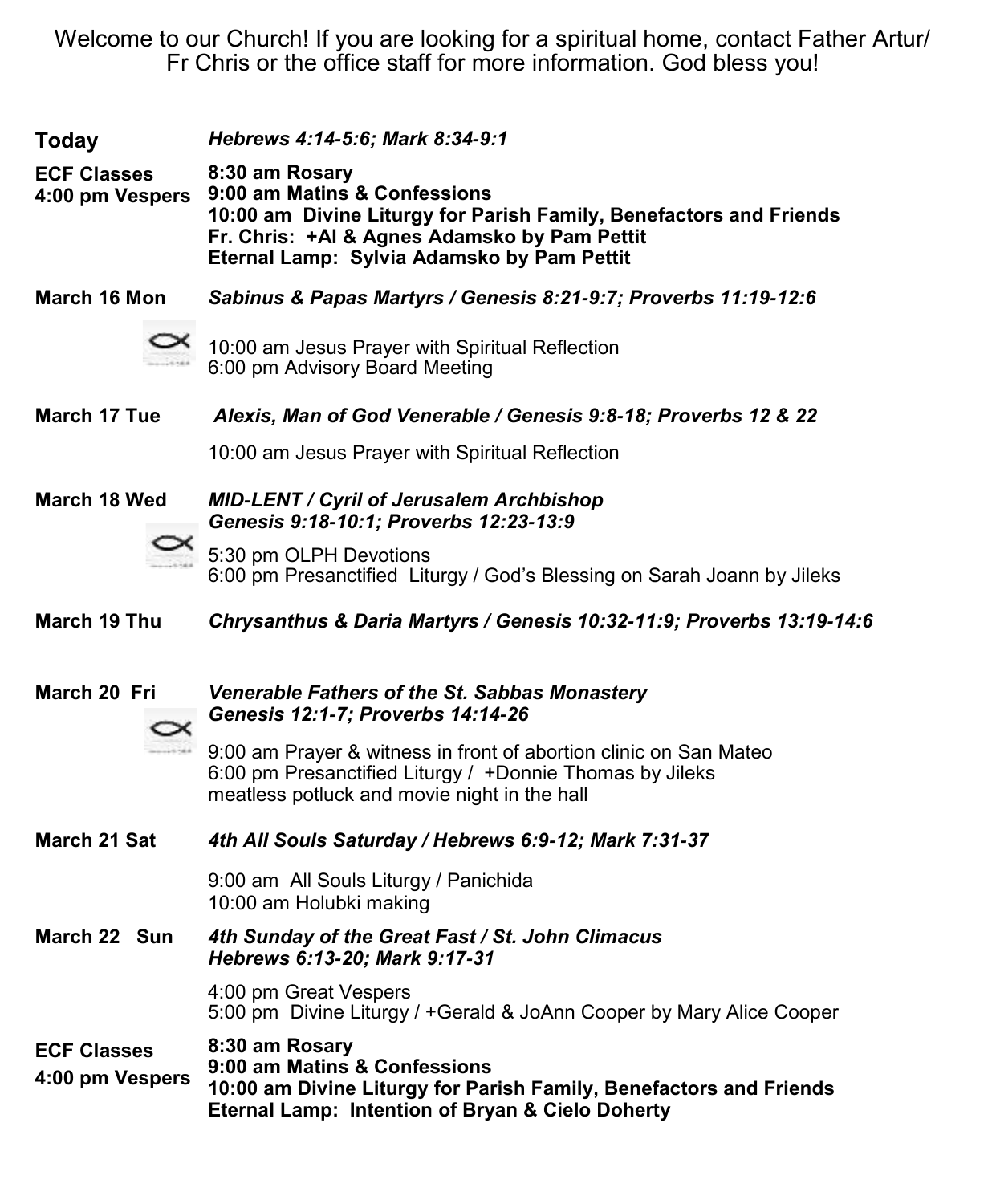## **Remember Those Who Request Our Prayers:**

Physician and Help of Those in sickness, Redeemer and Savior of the infirm; O Master and Lord of all, grant healing to your servants. Be clement, show mercy to those who have sinned much, and deliver them, O Christ, from their Iniquities, that they may glorify Your might divine.

Sharif Rabadi Jenny Ford Priscilla Hughes Phillip Fall Steve Jakymiw Marilyn Fore Sven & Barbara Paula Amrein Svensson Laurie Bienz Brent Dodson-Sands Dorothy Curl

Fr. Julian Gnall Abraham Haddad Olga Bodnar Marianne Gerace Lori Medina Michael Baron Fr. Stephen Casmus Fr Frank Knusel Rebecca Baia

Paola Terlaza Ruth Sousa Linda Granci Kris Nelson Vicki Frank Christopher Barlow Tracy McTernan Scott Fafrak Jordan Smith Rebekah Lyons

Prayers in honor of and to the Blessed Virgin are a powerful weapon against sin, and for healing. If you recite the Rosary at home, please offer these intentions, and join us on Sunday at 8:30 am. Those who recite the Akathist to the Mother of God or the Rosary receive a partial indulgence when they do so in private, plenary indulgence when they do so as a group.

### **Intentions of the Rosary**

1st Decade: Help for persecuted Catholics, especially in communist and Islamic states

2nd Decade: Spiritual and physical growth of our parish and the Byzantine Catholic Church

3rd Decade: Increase in vocations to priesthood, diaconate, and consecrated life to serve the Byzantine Catholic Church

4th Decade: Repose of the souls who have no one praying for them

5th Decade: Healing of the sick in body, mind and soul



Vocation Icon Today: Fedorowich Family Next Sunday: Davidson-Talley Family



# **Holy Father's Intentions for March**

## **Catholics in China**

We pray that the Church in China may persevere in its faithfulness to the Gospel and grow in unity.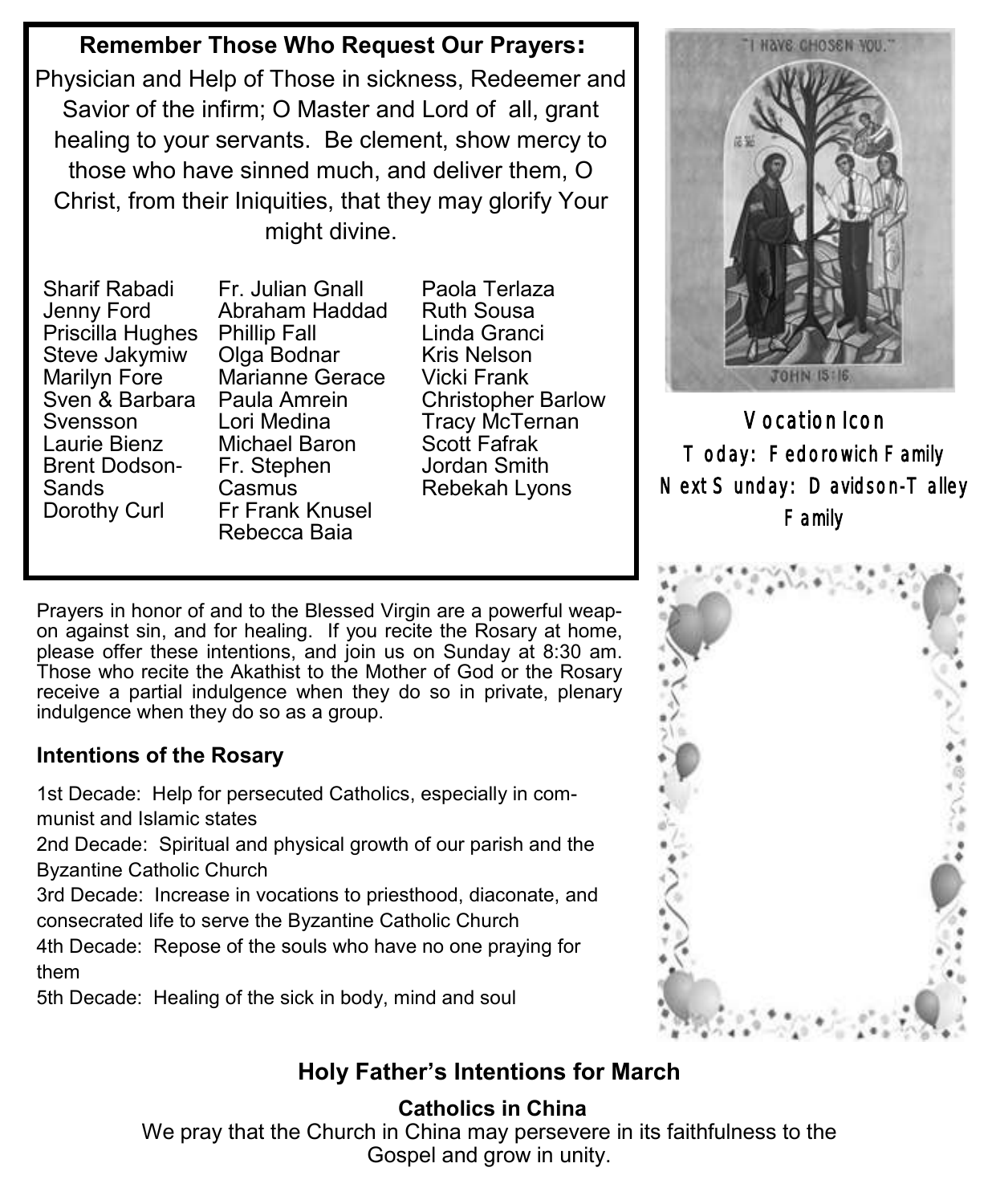**Bishop's Appeal 2020:** Collected to date: \$1,710.00. Participation: registered OLPH Families 60; Contributed to date: 7 families Thank you to: Fr Chris, Loescher Family, Helen Kopczynski, Mary Alice Cooper, Brewer Family, Laurie Bienz, Block Family. Our parish goal is \$23,769.46. Deadline for Bishop's Appeal this year is May 31. May the Lord reward your generosity and sacrificial response!

# May the Lord Bless your kindness and generosity to His House!

| <b>March 22, 2020</b>  |                                                                                                                                |  |  |
|------------------------|--------------------------------------------------------------------------------------------------------------------------------|--|--|
| Cantor                 | Andrea Riley                                                                                                                   |  |  |
| Reader                 | Brook Jilek                                                                                                                    |  |  |
| Trojca                 | Eva Riley                                                                                                                      |  |  |
| Greeter                | Dan Riley                                                                                                                      |  |  |
| Usher                  | Dan Riley<br>Jeff Brewer                                                                                                       |  |  |
| Counter                | <b>Cindy Loescher</b><br>Barbara DeLap                                                                                         |  |  |
| Host                   | Open                                                                                                                           |  |  |
| <b>Church Cleaners</b> | <b>Tom Plut</b><br>Michael Paul<br>Mary Blain                                                                                  |  |  |
| Altar Servers:         | Michael Grega<br>Daniel Fogg<br>Colin Herring<br>Jerry Jilek<br>Lucas Riley<br>Cyrus Dodson-Sands<br><b>Caden Dodson-Sands</b> |  |  |

**ETERNAL MEMORY!!!** We extend our sincere and prayerful condolences to Chris Basista and his family on the occasion of the falling asleep in the Lord of his beloved mother Florence M. (Strang) Basista. Jesus received her soul on Monday March 2nd. The funeral was held in Brownsville, PA on Friday, March 13, 2020. Interment will follow in LaFayette Memorial Park, Brier Hill, PA. Let us offer our prayers commending her soul to God and asking peace for the bereaved. Blessed Repose grant O Lord to your handmaid Florence and remember her forever!

**[40 Days for Life](https://40daysforlife.com/)** by PDL in Albuquerque - a peaceful prayer vigil at Planned Parenthood's abortion mill at 701 San Mateo Blvd starts on Wednesday February 26th. **Our Parish is scheduled on Friday April 3rd** . Thanks to your support, PDL has been able to host this event every spring and fall and lives have been saved each time. In the mean time before 40 Days for Life begins ... Sidewalk Advocates greatly appreciate having prayer partners and they invite you to join them at the following times and locations: Tuesday - Thursday from 7-10 am at Southwest Women's Options (the late term abortion mill) at 522 Lomas Blvd (west of I-25) ... and Tuesday and Friday from 8-11 am at Planned Parenthood at 701 San Mateo Blvd.

# **Barbara's Hall Report**

Thanks to Evie Jilek who worked hard on her birthday to make gumbo with rice for everyone. Plus salad and a big bowl of apples. Thanks Evie. Happy Birthday! May God grant you many more happy and blessed years!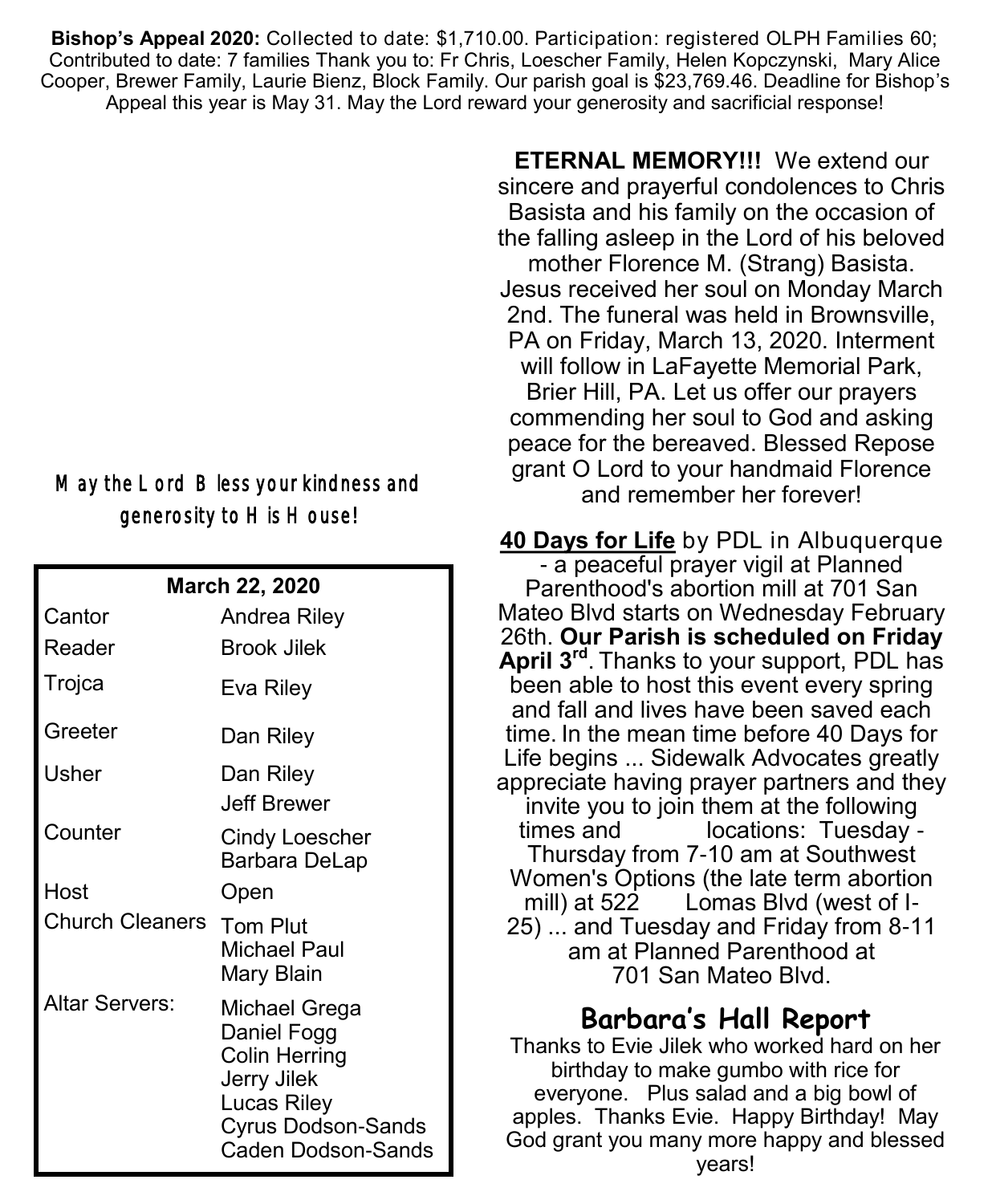## **Coming Events—Mark Your Calendars Now**

| Wednesday<br>March 25 | <b>Annunciation of the Theotokos/Solemn</b><br>6:00 pm Vigil Liturgy of St John Chrysostom              |
|-----------------------|---------------------------------------------------------------------------------------------------------|
| Thursday<br>March 26  | 7:00 pm Matins with Great Canon of St.<br>Andrew and Prostrations / Reading Life of<br>St Mary of Egypt |
| Sat May 2             | 10:00am-3 pm Annual Byzantine Bazaar                                                                    |
| Sat May 30            | 5th All Souls Saturday                                                                                  |
| Sun July 5            | <b>OLPH Patronal Feast</b>                                                                              |
|                       |                                                                                                         |

# Holy Week / Pascha (A pril 6—A pril 12)

| Monday<br>Tuesday | 6:00 pm Bridegroom Matins<br>6:00 pm Bridegroom Matins                                                                         |
|-------------------|--------------------------------------------------------------------------------------------------------------------------------|
| Wednesday         | 7:00 pm Presanctified Liturgy/Holy Anointing                                                                                   |
| Thursday          | 7:00 pm Vespers / Divine Liturgy of St. Basil                                                                                  |
| Friday            | 10:00 am Passion Matins<br>7:00 pm Vespers & Procession with the Burial<br>Shroud<br>11:30 pm Jerusalem Matins All Night Vigil |
| Saturday          | 11:00 am Akathist to the Ilfe-bearing Tomb of<br>Christ<br>6:00 pm Easter Vigil Liturgy/Blessing of Baskets                    |
| Sunday            | 9:00 am Resurrection Matins / Liturgy<br><b>Blessing of Baskets</b>                                                            |

**Cantor Corner Propers for 3/22/20 Fourth Sunday of the Great Fast St. John Climacus Tone 8**

**Typical Psalms & Beatitudes:** DL 16 & 23 **Troparion (Tone 8) -** DL 161 **Troparion (Great Fast) -** DL 226 *v. Glory...*  **Kontakion(** Great Fast**) -** DL 226 *v. Now & Ever ...* **Theotokoion-** DL 406 **Prokeimenon & Alleluia -** DL 162 & 226 **Anaphora of St. Basil -** DL 96- 100 **Our Father**- DL 73 **Communion Hymn -** DL 78 & 227 [A]

The Annual Byzantine Bazaar on **Saturday, May 2** and we need volunteers to make it a success. Please, complete online survey at [https://](https://www.surveymonkey.com/r/YF975F9) [www.surveymonkey.com/r/](https://www.surveymonkey.com/r/YF975F9) [YF975F9.](https://www.surveymonkey.com/r/YF975F9) Contact Andrea Riley at 5052209137or [andrea.riley@gmail.com](mailto:andrea.riley@gmail.com) 

**The Jesus Prayer,** by Fr. David Hester (continued from the previous bulletin)

First of all, Gregory Palamas defended the close link that exists among all the components of a human being, soul and body. For Palamas, the Jesus Prayer is the positive means to unite body and soul in prayer and to have a constant remembrance of God. Because of the need for giving full attention in prayer, Saint Gregory defends the psychophysical techniques connected to the Jesus Prayer. He did not see these techniques of breathing and posture as simply mechanical ways of obtaining peace, but rather as a practical way for beginners to avoid distraction and the wandering of the mind. He knew that it was of great importance to avoid distractions and to become as internally unified as possible during prayer, for, as the hesychasts knew, those who persevered in prayer could receive divine illumination. It is through the use of the Jesus Prayer that this illumination occurs.

Saint Gregory professed the reality of the union with God and of the illumination brought about through prayer. To explain how divine illumination was indeed a true union with God, Gregory made a distinction that became basic to Orthodox theology, the distinction between God's *essence* and His *energies.* God's essence is known to be absolutely above participation, but His energies, the way He makes Himself present to all things by His manifestations and by His creative energies, are the way one is illumined and has true union with God.

Saint Gregory's syntheses, however, did not have a chronologically continuous influence, for, after 1453, the development of the Byzantine culture and intellectual tradition was interrupted by the Turkish conquest of Byzantium. It was not until the late eighteenth century that hesychasm was to have a revival.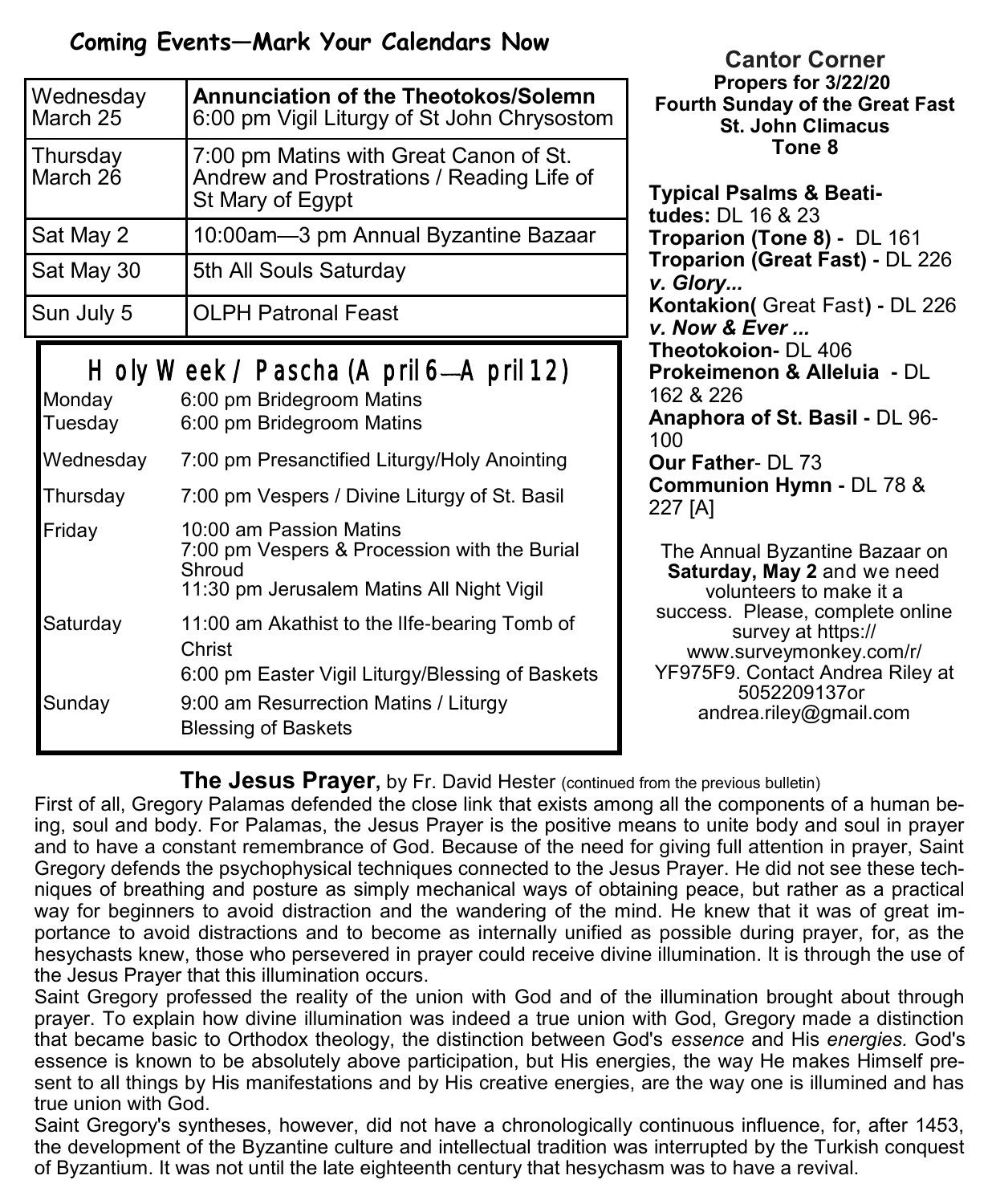### **The Age of the** *Philokalia*

At the end of the eighteenth century. Mount Athos once again became the center for an intense diffusion of the Jesus Prayer. In 1782 Saint Nikodemos (1748-1809), a monk of Mount Athos, in collaboration with Saint Makarios (1731-1805). the Bishop of Corinth, published at Venice an anthology of patristic texts by authors from the fourth to the fifteenth centuries, which was called *The Philokalia of Neptic Saints.* The *Philokalia* (the Greek meaning "love of beauty") deals chiefly with the theory and practice of prayer, especially the Jesus Prayer. This book became the source for a revival of hesychasm in the nineteenth century in both Greece and Russia.

The *Philokalia* was to have a special influence in Russia. In 1793. the renowned elder. Saint Paisius Velichkovsky (1722-1794), a Ukrainian, published at Saint Petersburg a Slavonic edition of the *Philokalia.*  called the *Dobrotolubiye* ("The Love of the Good"). Saint Paisius was a monk of Mount Athos who later went to Romania, where he became Abbot of the Monastery of Niamets. In the *Dobrotolubiye,* Saint Paisius, who had already been translating Greek texts into Slavonic, did not merely translate the texts printed in the Greek *Philokalia,* but added other original texts as well. His completed work was widely circulated in Russia and was used by monks and lay people alike.

### **Nineteenth-Century Russia**

Russia became a great center for the practice of the Jesus Prayer in the nineteenth century. This renewal had at its heart certain significant personalities, particularly the line of*startzy* (elders) at Optina Monastery and Saint Seraphim of Sarov.

At the end of the eighteenth century. Optina was nearly abandoned when the Metropolitan of Moscow asked a disciple of Saint Paisius, the Archimandrite Makarios, to send a small group of monks to reestablish the hermitage. They did this in 1821, and soon the elders of Optina acquired unique fame throughout all Russia, where they were sought after by people from all levels of society and all walks of life. The elders exercised a prophetic ministry, and to all who came, they taught the value of the Jesus Prayer.

Saint Seraphim of Sarov (1759-1833) entered the monastery of Sarov at the age of nineteen, spending his first fifteen years in community life and then thirty years in seclusion. Finally in 1825 he opened the doors of his cell to all who would come to him. Saint Seraphim constantly prayed the Jesus Prayer, and came to be granted the vision of the Divine and Uncreated Light. In Saint Seraphim's case the Divine Light actually took a visible form, outwardly transforming his body.

Other nineteenth-century Russian proponents of the Jesus Prayer include Saint Ignatius Brianchaninov (1807-1867), Bishop of Kostroma, who wrote on the value of the Jesus Prayer for all people and also published a more complete Slavonic edition of the *Dobrotolubiye.* Saint Theophan the Recluse (1815-1894), another important teacher of the Jesus Prayer, prepared a greatly expanded translation of the *Philokalia*  in five volumes—not in Slavonic, but in the Russian vernacular.

In addition to these learned works, there appeared at the same time a simple story of a wanderer, called *The Sincere Tales of a Pilgrim to his Spiritual Father,* or *The Way of the Pilgrim.* It is the story of a simple Russian peasant who became a pilgrim, a wanderer traveling back and forth across Russia in search of a way to pray without ceasing, who discovers this in the Jesus Prayer.

It was during this nineteenth-century Russian revival of the Jesus Prayer that the words "a sinner" were first added to the end of the prayer, giving it the form that is familiar to most of us in the West today.

### **The Twentieth-Century West**

In the present-day Western world the Jesus Prayer is becoming more widely known and practiced, as it has been for centuries in the Christian East. This is due in part to the immigration of Orthodox Christians to the West, particularly Russian and other Slavic immigrants. In addition, there are more and more Orthodox monasteries being established in Europe and North America where monks and nuns from Greek, Russian, and Romanian Orthodox traditions are teaching the importance of the Jesus Prayer. There have also been new editions and translations made of the *Philokalia,* as well as many other new writings on the Jesus Prayer. One need only look in any catalogue of Orthodox publications to see the works available.

### **Receiving the Gift**

The Jesus Prayer is a great gift that comes to us from the Fathers throughout the centuries, but like any gift, it must be opened and used to be really appreciated. This gift is given not only to the Church as a whole, but to you personally, under the guidance of your spiritual father, to be used, to be prayed, to become a part of your life.